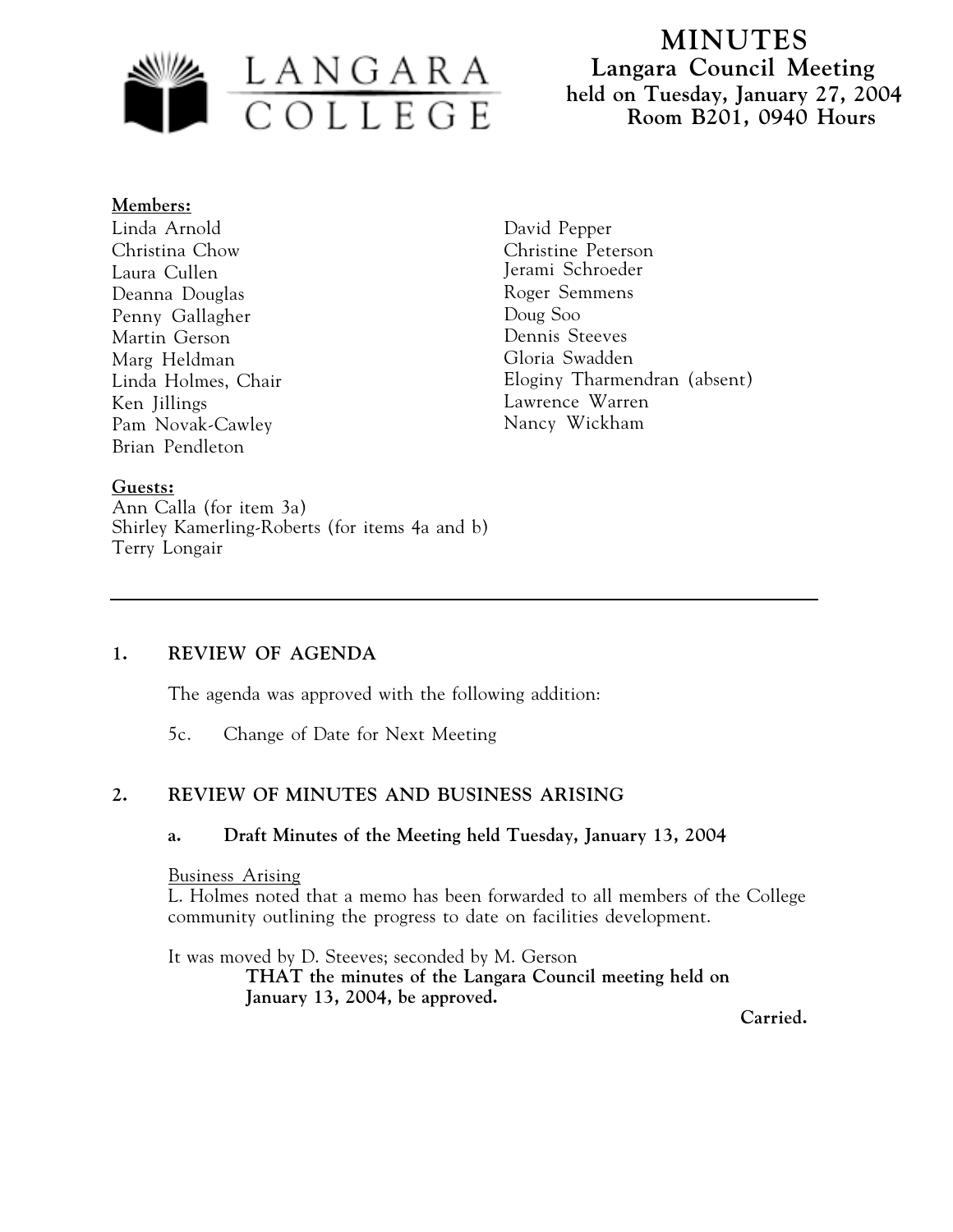## **3. INITIATIVE FUND ITEMS**

### **a. "Flexible Assessment Tools for Six Library Technician Courses" Report**

A. Calla, Library and Information Technology Department, thanked Council members for the opportunity to provide a summary on the successful completion of her 2000/01 Initiatives Fund project which was completed through the allocation of one section of release time utilized as one-half sections in the Fall of 2001 and 2002.

A. Calla reported that flexible assessment tools have been developed for all Library and Information Technology program courses and are available online. She noted that the project has enhanced the program's learning strategy, and has had a positive outcome for all instructors and students by integrating the curriculum and providing a range of learning options to students.

L. Holmes thanked A. Calla for her report.

### **4. ACTION ITEMS**

#### **a. Policy E3001 – "Scholarships"**

L. Holmes reminded Council members that this and the policy on Bursaries were originally presented to Council last Spring and after discussion, were tabled pending the outcome of the Registration Fee Payment and Refund proposal and subsequent Registration Fee Payment and Refund policy.

S. Kamerling-Roberts interpreted the draft policy and the following comments were made during the discussion:

- review section 5.4 to determine whether refugees and international students should be included on the list, or deleted altogether to be more inclusive and refer to the rules established by each donor;
- clarify section 5.7 to better explain the process followed for determining the allocation of a scholarship in the case of two students of equal standing;
- re section 5.7 consider specifying a maximum number of credits a student may have in order to be considered for a scholarship, given the references to length of time as a student. In response, it was noted that a cap could have a negative impact on many Career program students;
- clarify section 5.9 as the intent of the Scholarship Committee is to offer scholarships to as many students as possible, but the wording could be construed to have the opposite effect;
- re section 8.7 seek clarification from the Registrar's Office regarding student categories (Arts and Science, Careers) and add to the definitions;
- decide whether students who have outstanding fees could be considered to be in Good Standing if they are on the Deferred Payment Plan and have demonstrated that payments are being made because of their good credit history; and if so, direct the award to the student's account, a similar action as isolated in section 7.2.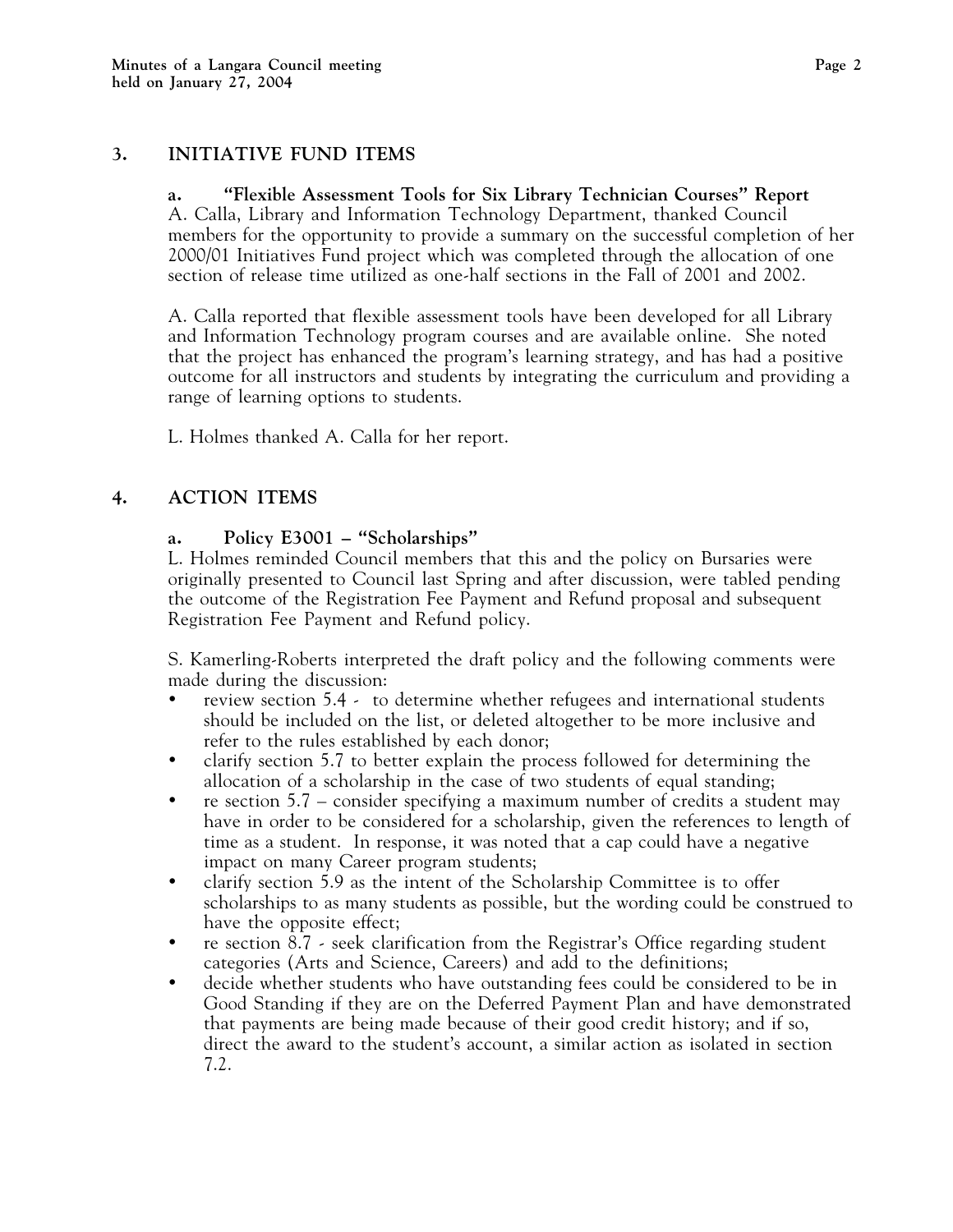## **b. Policy E3002 – "Bursaries"**

With reference to the discussion on draft policy B3001 – Scholarships and the suggestion to be inclusive with regard to offering scholarships, it was noted that bursaries are granted based on financial need. As International Education students are required to prove financial means to gain entry into the country, bursaries would not be available to them.

It was agreed that S. Kamerling-Roberts with P. Gallagher, D. Douglas, D. Steeves, C. Peterson and either J. Schroeder or E. Tharmendran, should re-consider policies E3001 and E3002 based on the discussions at the table, and make any changes for resubmission to Langara Council.

# **c. Policy D1001 – "Long Service Awards"**

K. Jillings introduced draft policy D1001 – "Long Service Awards" and explained that the intent of the policy is to provide guidelines for recognizing the long-term service of College employees. The definitions of "service" and "break in service" were described and it was noted that an employee's workload is not a factor in determining years of service. In addition, it was noted that the policy allows for the recognition of service of any person with a long-term association with the College, at the discretion of the President.

It was moved by L. Arnold; seconded by C. Chow

**THAT Policy D1001- "Long Service Awards" be approved.**

**Carried.**

# **d. Policy F1002 – "Concerns About Instruction"**

L. Holmes reminded Council members of the on-going discussion regarding the draft policy and advised that the policy as presented has been reviewed by the College's legal counsel.

L. Holmes described the proposed changes to the policy and with reference to section 8.7, it was clarified that the individual who reported the concern will not be provided with a copy of the investigator's report because it then becomes a confidential employer-employee issue, like any other personnel issue.

It was agreed that that a policy statement should be inserted to specify that any individual named in the complaint or subsequent process initiated as a result of a complaint, must be removed from the process to avoid an apparent or real conflict of interest.

It was moved by L. Arnold; seconded by P. Gallagher

# **THAT Policy F1002- "Concerns About Instruction" be approved with the noted addition.**

**Carried.**

# **e. Policy E2003 – "Registration Fee Payment and Refund"**

L. Holmes presented draft Policy E2003 – "Registration Fee Payment and Refund" and noted that, since the last meeting, a few changes had been made for clarification purposes.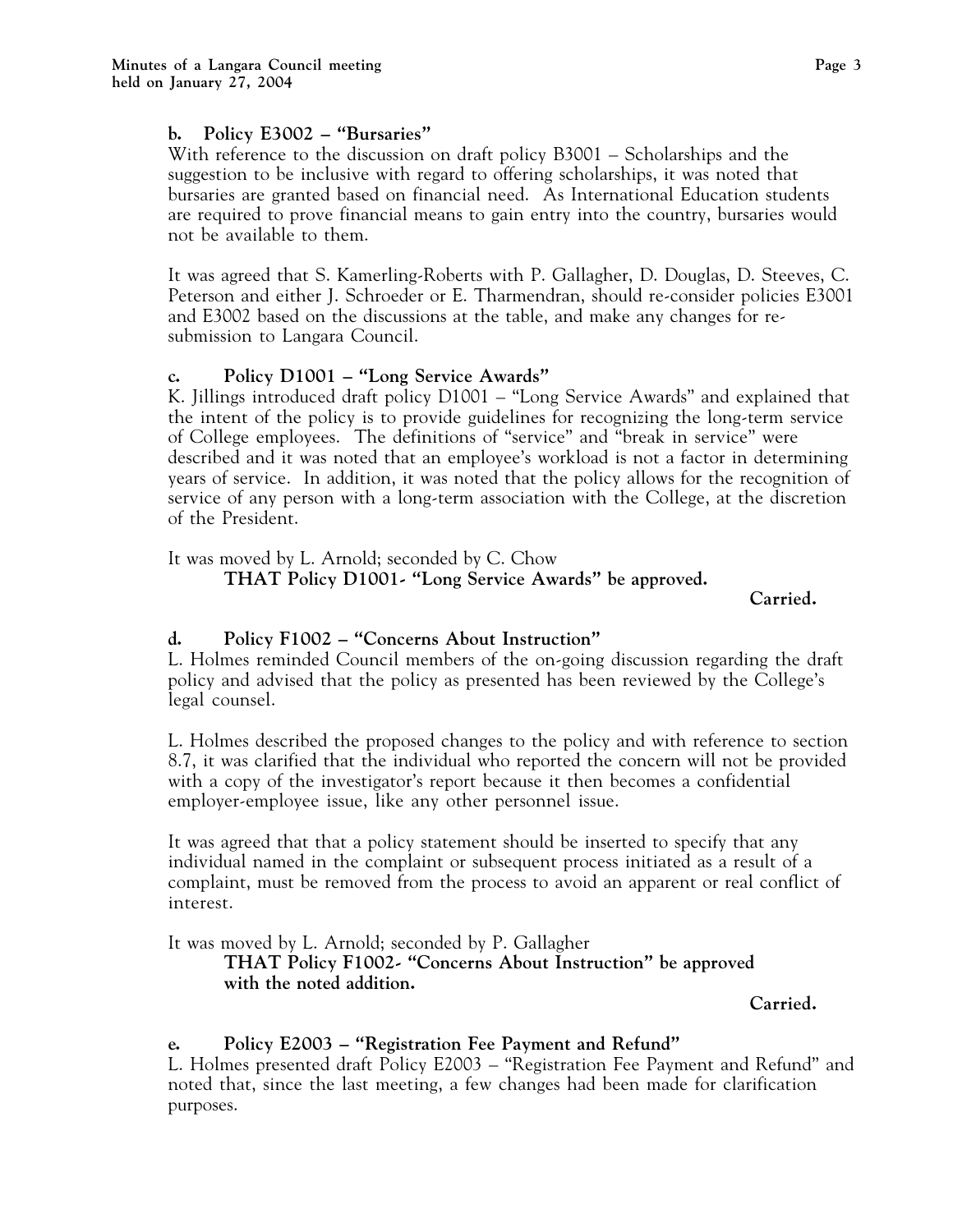During a review of the proposed changes, the following additional changes were made:

- Section 5.1 change to read "to pay all applicable fees by published deadlines" pyment should be for all applicable fees, not only for courses registered in;
- Section  $5.2$  wordsmithing change regarding types of payments;
- Section 5.4.b. provide detail to "Band funding" (specify what "Band" means)
- Section 8.2 wordsmithing change to read "… incorporate the time required to record the current semester grades"

It was queried whether the reference to the Late Registration Fee should specify the dollar amount of \$50. In response, it was noted that if the amount is embedded in the policy, the entire policy must be re-opened should there be a recommendation to change the amount of the fee.

It was moved by L. Warren; seconded by C. Chow **THAT Policy E2003- "Registration Fee Payment and Refund" be approved with the changes as suggested.**

**Carried.**

# **5. INFORMATION ITEMS**

## **a. Tuition Fees**

## **b. 2004/05 Budget**

D. Douglas distributed two documents, "2004-05 Budget", and a list of enhancement requests dated January 26, 2004. The timeline outlined in the 2004/05 budget document was reviewed and it was clarified that the first bullet should be interpreted to mean that as of March 31, 2003, a shortfall of \$1.8 million was estimated for the 2004/05 budget. It was further clarified that this shortfall was identified last year, as part of the three-year budget presentation to the College Board.

With reference to the list of enhancements, the following discussion was held on the items that could be removed from the list and included in the status quo budget (shown in text boxes on the list).

It was noted that the Facilities Department has indicated that a reduction in the bus pass subsidy from \$13 to \$10 would save the College approximately \$60,000.

It was moved by D. Douglas; seconded by L. Warren

## **THAT the subsidy per bus pass remain at \$13 and the amount of \$60,000 remain in the status quo.**

**Carried.**

It was noted that some departments have requested an increase in their material fee revenue budget to reflect the actual results in the current year with corresponding increases in expenditures.

It was moved by D. Douglas; seconded by L. Warren **THAT the material fee budgets be increased to reflect the actual results and the corresponding increases in direct expenditures be added to the requesting department's status quo budget and**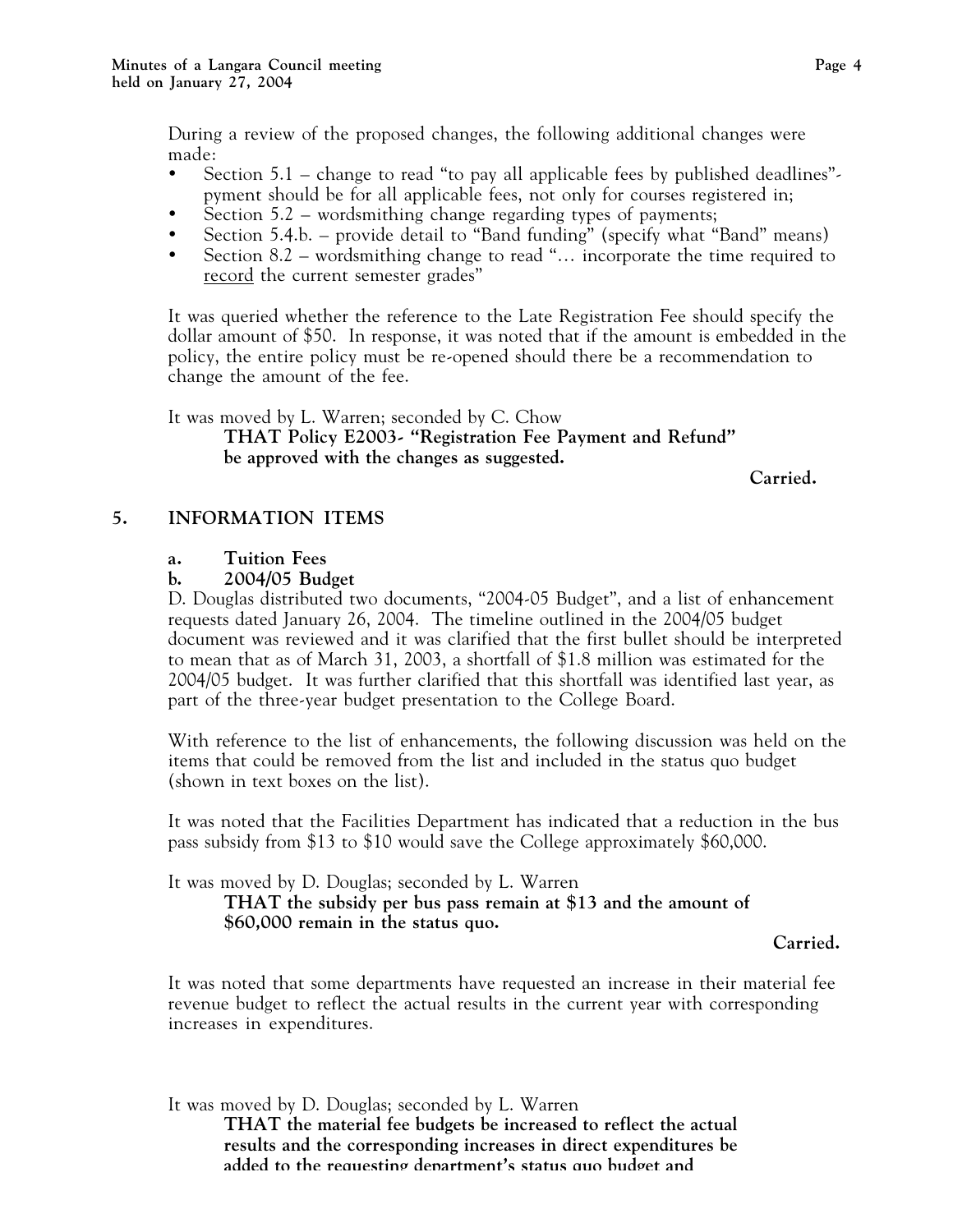It was noted that the Biology department has requested an increase in its material fee budget to reflect the actual results in the current year, and have requested an increase to full-time for two lab positions, which corresponds to the issue of volume.

It was moved by D. Douglas; seconded by M. Gerson

## **THAT the Biology department request be included in the status quo budget and removed from the Enhancement list.**

**Carried.**

It was noted that the Pacific Rim department is proposing a decrease in material fees charged because the revenue exceeds the department's expenses.

### It was moved by D. Douglas; seconded by B. Pendleton **THAT the Pacific Rim department request be included in the status quo budget and removed from the Enhancement list.**

**Carried.**

It was noted that CCAP is proposing to offer classes for international students on a cost-recovery basis that would not affect the bottom line because the sections would not run if not full.

It was moved by D. Douglas; seconded by L. Cullen

**THAT the CCAP program request be removed from the Enhancement list and added to the status quo budget at no cost to the bottom line.**

**Carried.**

It was noted that a number of programs have made requests for increases in markers and supplies to address growth and/or inflation.

It was moved by D. Douglas; seconded by D. Steeves

**THAT the requests for increases in markers and supplies in the amount of approximately \$24,000 be included in the status quo budgets and removed from Enhancement list.**

#### **Carried.**

As noted on the timeline, the list of enhancements will be presented at the next meeting. It was suggested that presentations are not necessary for all requests and it was agreed that the list as revised at this meeting, with documentation that supports each request, should be distributed as soon as possible. Council members should review all requests and forward any questions to be considered in advance of the next meeting to allow time to notify those who may be required to make brief presentations.

D. Douglas noted that the tuition fee increase proposal will be discussed once the 2004/05 budget information is more concrete and the impact of the proposal can be quantified.

### **c. Change of Date for Next Meeting**

It was agreed that the next meeting for Langara Council will be 0930 hours on Wednesday, February 11, 2004 to accommodate D. Douglas' attendance at the provincial Senior Financial and Administrative Officers (SFAO) meetings being